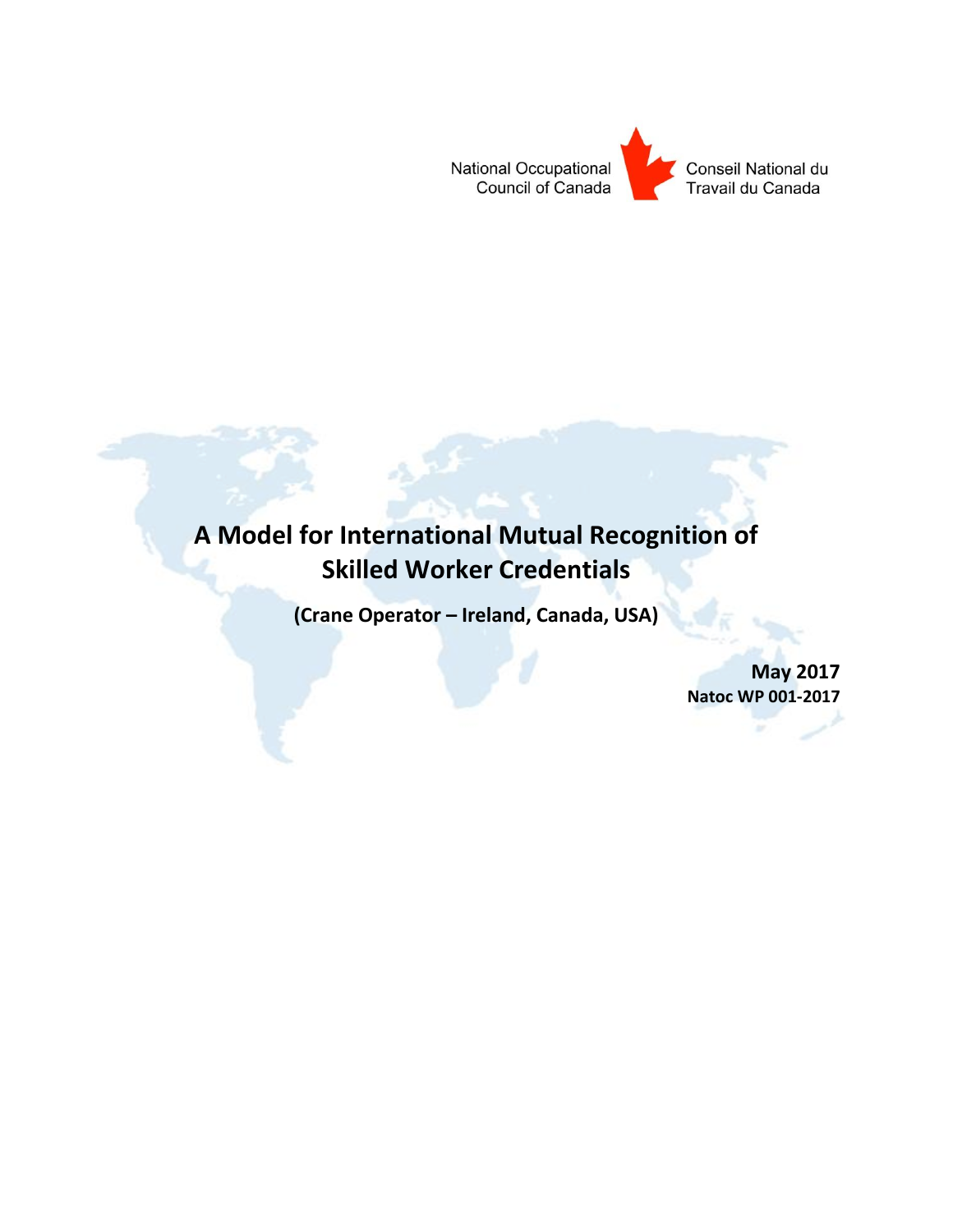# **Table of Contents**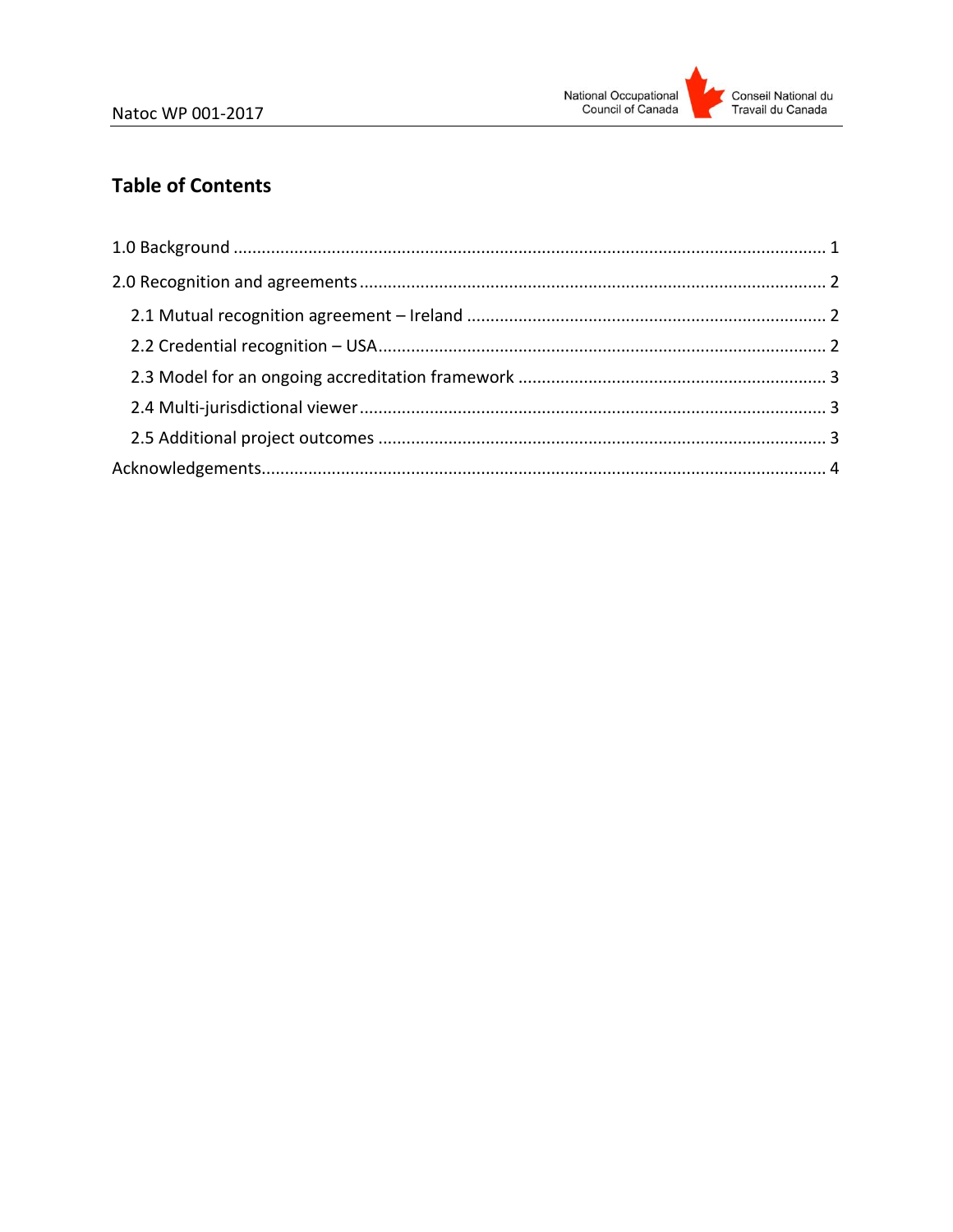# **A Model for International Mutual Recognition of Skilled Worker Credentials**

#### **Author: Gunnar Mardon**

**Chief Executive Officer, National Occupational Council of Canada** Gunnar Mardon has over 25 years of national and international senior management and Board experience in industry, including engineering, pulp and paper, chemicals, health, and software. Gunnar serves as an advisor to a number of organisations in various sectors regarding standards and accreditation systems applicable across national and international frameworks. Gunnar is also a partner and co-founder of

SkillRecord Systems Inc., supporting skilled occupations and trades in Canada.



## <span id="page-2-0"></span>**1.0 Background**

The ESDC/CHRSC Multi-Jurisdictional Crane Operator Regulation Certification Comparison and Reciprocity Initiative's main objective was to build a method and model to be able to negotiate and draft Memorandums of Understanding for a Crane Operator Credential Recognition Reciprocity Agreement between Canada and Ireland and between Canada and the appropriate agencies in the USA, regarding Mobile Crane Operator and Tower Crane Operator credentials.

A secondary objective was to develop an online multi-jurisdictional viewer that would enable a crane operator to determine where he could work based on the crane operator certificate that he possessed from his home jurisdiction.

The project lead was the Canadian Hoisting and Rigging Safety Council (CHRSC). The CHRSC is a national industry-led organization working toward common outcomes regarding hoisting and rigging standards across Canada.

The BC Association for Crane Safety (BC Crane Safety) implemented the project on behalf of CHRSC. BC Crane Safety works closely with industry, labour and government to implement new standards of assessment and certification that make for a safer workplace. BC Crane Safety administers a comprehensive, inclusive credentialing regime to support the goal of accident free crane operations throughout British Columbia.

The project start date was February 19, 2014 and was completed as of December 31, 2015.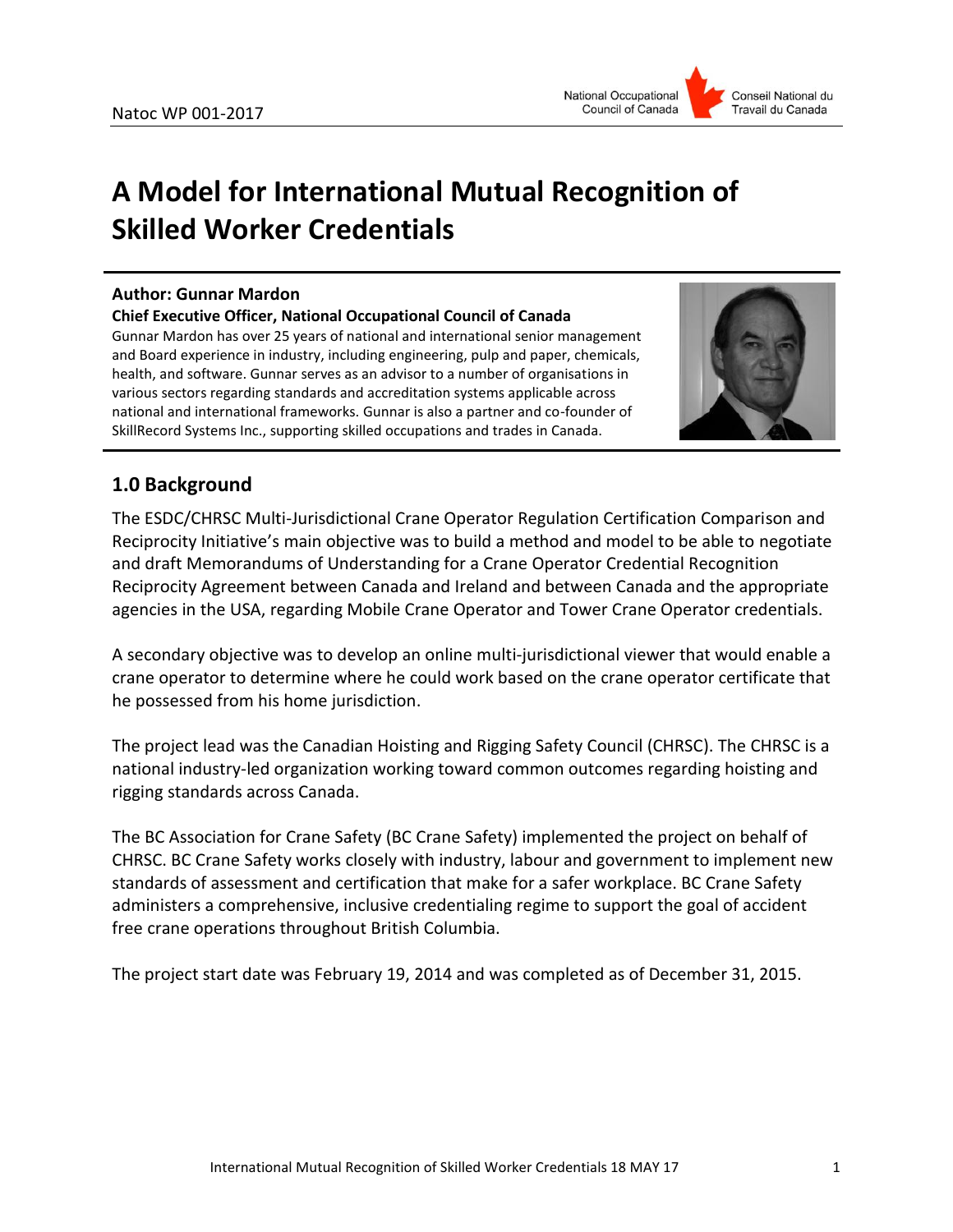

## <span id="page-3-0"></span>**2.0 Recognition and agreements**

#### <span id="page-3-1"></span>**2.1 Mutual recognition agreement – Ireland**

It was determined that for Ireland, a Mutual Recognition Agreement (MRA) for crane operator credentials could be signed by the Irish Apprenticeship Authority (SOLAS). It became apparent that in Canada, there is no national entity that could sign this same agreement. BC Crane Safety representing British Columbia put into place the necessary mechanics and protocols required to sign on behalf of the jurisdiction of British Columbia representing Canada.

WorkSafeBC advised BC Crane Safety that based on their review of the project outcomes, the SOLAS crane operator certification process was acceptable to the Workers' Compensation Board of British Columbia (Board) for the purpose of section 14.34.1 of the *Occupational Health and Safety Regulation (OHSR)*.

The signing of a Memorandum of Understanding between SOLAS (An tSeirbhís Oideachais Leanúnaigh agus Scileanna) and BC Crane Safety, took place in Dublin, Ireland on September 16th, 2015. The MOU allows for the mutual recognition of Mobile Crane Operator and Tower Crane Operator credentials. The agreement is entitled: Memorandum of Understanding for the Mutual Recognition of Crane Operator Credentials Issued in Respect of the Jurisdictions of Ireland and British Columbia, Canada 16<sup>th</sup> September 2015.

#### <span id="page-3-2"></span>**2.2 Credential recognition – USA**

USA crane operator certifying agencies recognized by the Occupational Safety and Health Administration of the USA (OSHA) as authorized to certify crane operators in the USA are: The Operating Engineers Certification Program (OECP), Crane Institute Certification (CIC), The National Commission for the Certification of Crane Operators (NCCCO), and The National Center for Construction Education and Research (NCCER). Two of the four agencies participated in the CHRSC project; these were OECP and NCCCO.

WorkSafeBC advised BC Crane Safety that based on their review of the project outcomes, the NCCCO, and OECP crane operator certification processes are acceptable to the Workers' Compensation Board of British Columbia (Board) for the purpose of section 14.34.1 of the *Occupational Health and Safety Regulation (OHSR)*.

USA tower crane and mobile crane operators as certified by NCCCO or OECP respectively will be eligible to apply for a BC Crane Operator designation by virtue of their original USA certification. They will need to meet all the posted requirements and either maintain their original certification or meet the requirements for renewal of the BC Crane Operator designation in BC.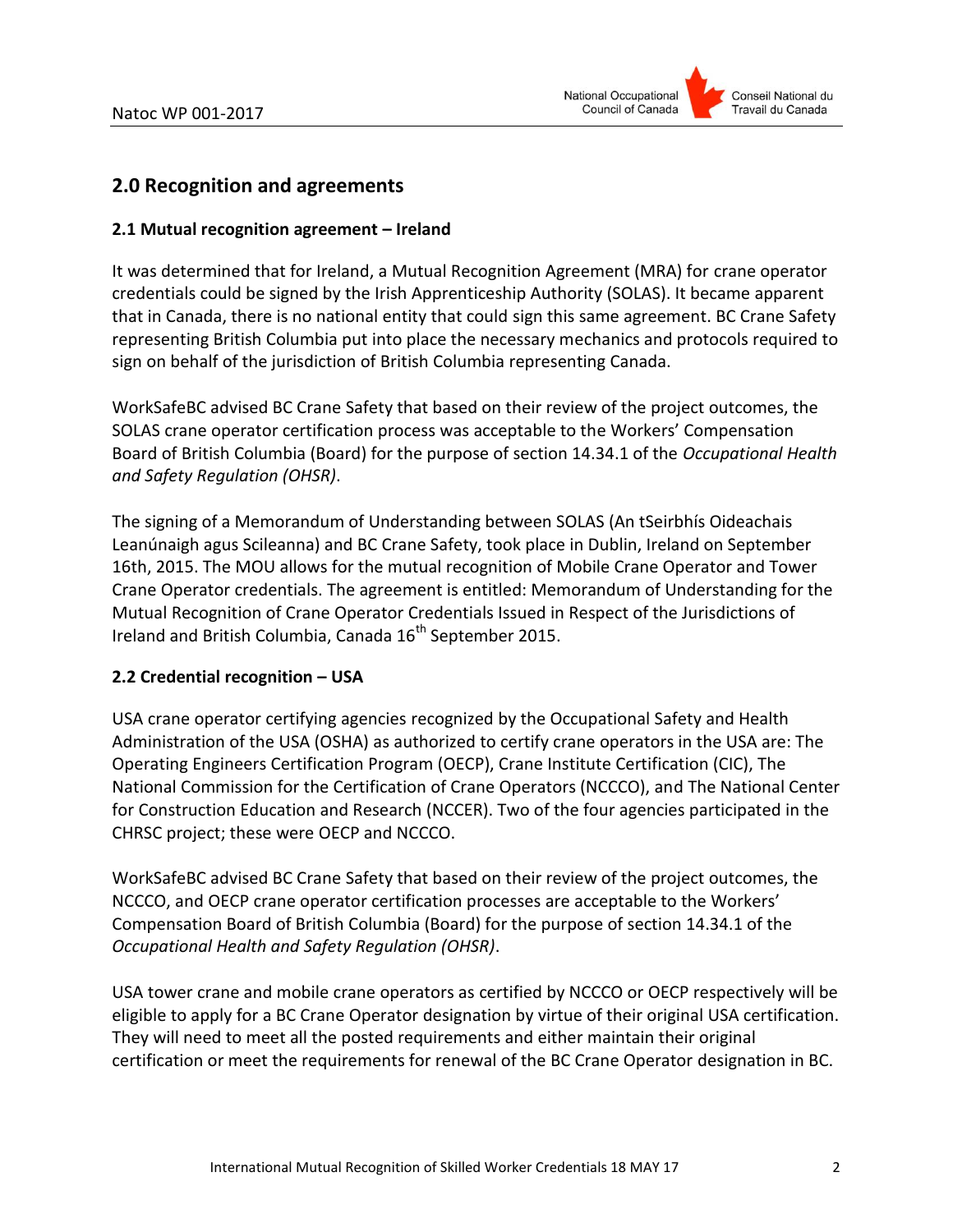

#### <span id="page-4-0"></span>**2.3 Model for an ongoing accreditation framework**

Sustainability of the process for mutually recognizing credentials along with the appropriate protocols is an important element for a successful long term outcome.

An annual comparison and discussion will occur between BC Crane Safety and NCCCO, OECP, and SOLAS respectively, regarding any substantial changes to the certification schemes, be that regulatory, accreditation, renewal, or assessment. A determination will be made annually to scope and enact any changes to the mutual recognition process, if and as needed.

The overall objective of building a model for mutual recognition of credentials of skilled workers was met. The work, as carried out by CHRSC nationally and regionally by BC Crane Safety, has led to the mutual recognition of mobile crane and tower crane operator credentials and will both facilitate the integration of skilled foreign trained crane operators into the Canadian workforce and also facilitate the movement of Canadian crane operators internationally in support of Canadian industry.

#### <span id="page-4-1"></span>**2.4 Multi-jurisdictional viewer**

The Viewer is available at [www.bccranesafety.ca,](http://www.bccranesafety.ca/) [www.chrsc.ca,](http://www.chrsc.ca/) and [www.natoc.ca.](http://www.natoc.ca/) It includes all 13 Canadian jurisdictions, Ireland and the USA. The Viewer has the built-in capacity and structure to handle any occupation or trade.

The objective in building the Viewer for the crane trade was to provide industry, regulators, and apprenticeship bodies with a clear picture of the crane credential matrix in Canada in a visual format online. The Viewer makes it easy to determine where a person could work based on the credential they hold from their home jurisdiction. In addition, the user is provided with the necessary links to information for any supplemental steps that may be involved in order to be in compliance in the host jurisdiction.

#### <span id="page-4-2"></span>**2.5 Additional project outcomes**

There was a wide range of very positive outcomes, outside the scope of the project, that were noted and tracked on a quarterly basis. More information is available by contacting [info@natoc.ca.](mailto:info@natoc.ca)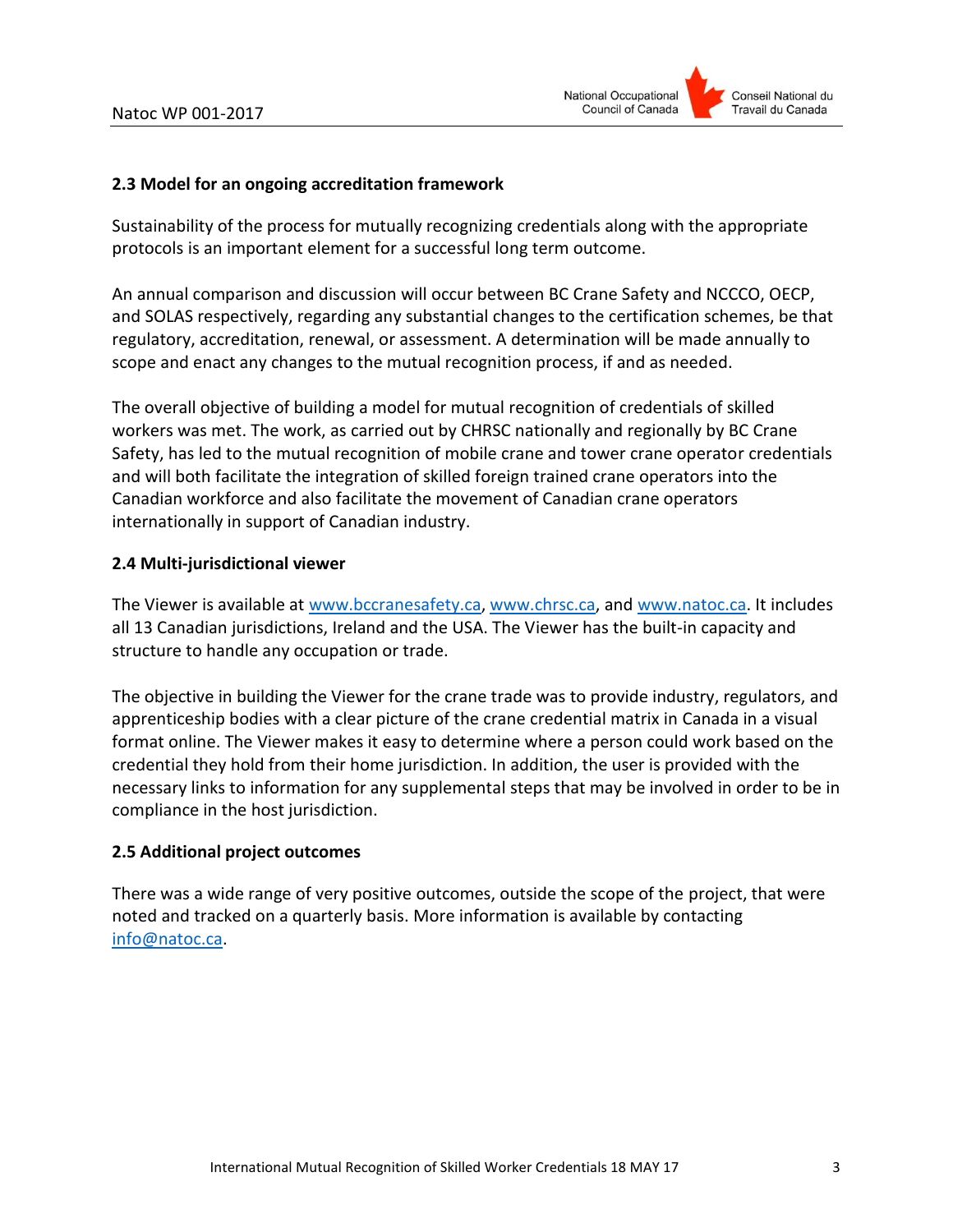

### <span id="page-5-0"></span>**Acknowledgements**

Canadian Hoisting and Safety Council (CHRSC) would like to thank and acknowledge the support of Employment and Social Development Canada (ESDC) in funding this ground breaking project. Thanks also go to the Services Trade Policy Division of Foreign Affairs, Trade and Development Canada, as well as the Policy and Planning Workplace Partnerships Directorate Skills and Employment Branch of the ESDC.

CHRSC would like to thank its members that served on the Project Working Committee, as well as all the industry support received from participating crane companies and sectors, including oil and gas, construction, ship building, pulp and paper, forestry, mining, transportation, International Union of Operating Engineers, Standards Council of Canada, Crane Rental Association of Canada, WorkSafeBC, and the many apprenticeship authorities across Canada. A special thanks to Geoscientists Canada who very kindly shared their Irish project experience.

Acknowledgement is also given for the very positive cooperation extended by authorities and agencies in the USA including: OSHA, OECP, NCCCO, Washington State, State of Connecticut, State of California. CHRSC extends their thanks and appreciation for the extensive cooperation offered and experienced by the Apprenticeship Authority of Ireland (SOLAS), the Irish crane industry, and the Construction Industry Training Board (CITB) of the United Kingdom.